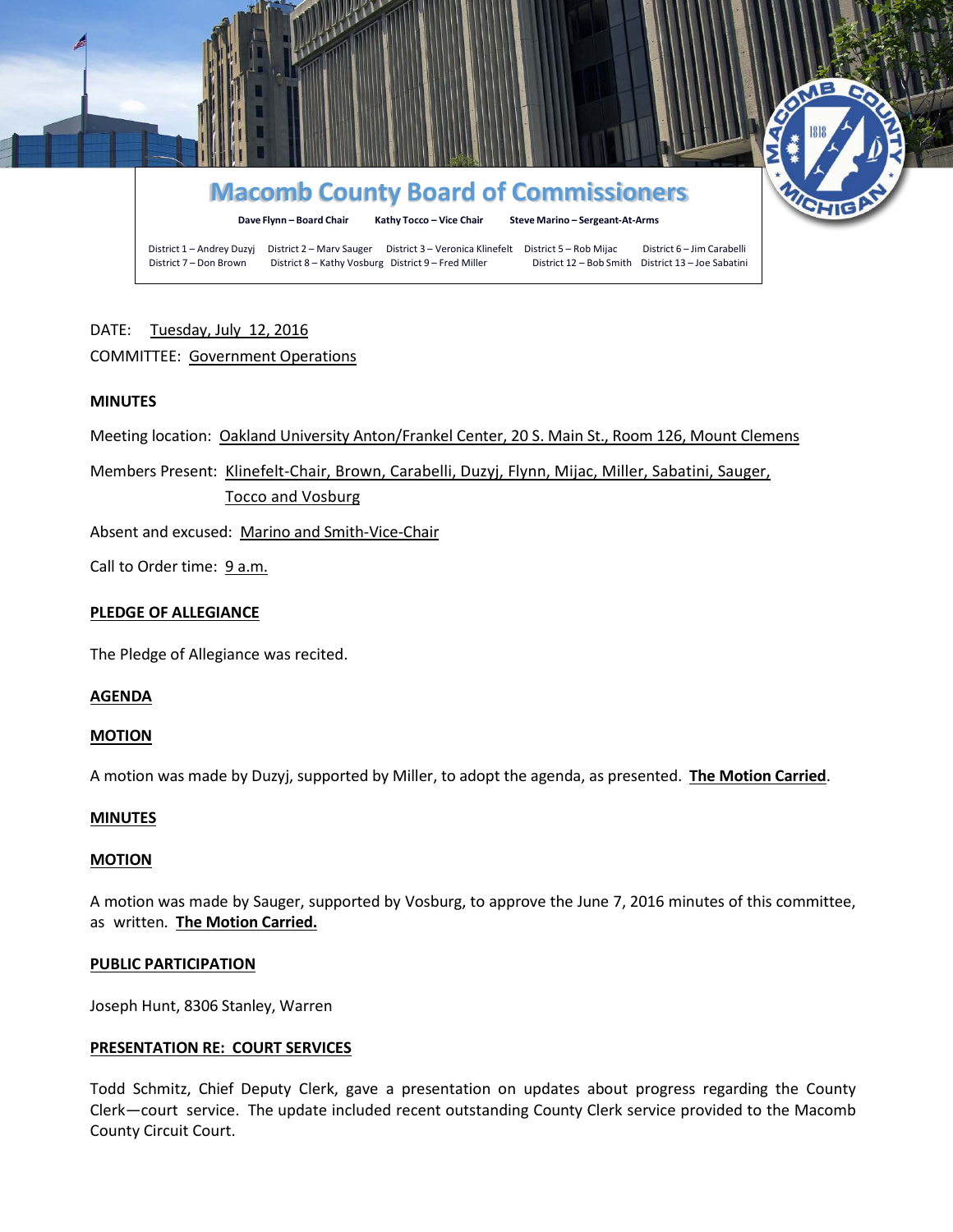### **MOTION**

A motion was made by Carabelli, supported by Tocco, to receive and file the presentation provided by the Chief Deputy Clerk.

The following commissioner spoke: Brown.

Chair Klinefelt called for a vote on the motion and **The Motion Carried.**

# **PRESENTATION RE: PROPOSAL TO ESTABLISH DETROIT ARSENAL OF DEMOCRACY MUSEUM @ FREEDOM HILL**

John Lind, Director of the Detroit Arsenal of Democracy Museum, and Thomas Cleaver gave a presentation about their proposal to build the new Detroit Arsenal of Democracy Museum at Freedom Hill due to their need to expand into a new 25,000 square foot building.

#### **MOTION**

A motion was made by Tocco, supported by Vosburg, to receive and file the presentation provided by the Detroit Arsenal of Democracy Museum.

The following commissioners spoke: Duzyj, Sauger, Vosburg, Carabelli, Klinefelt, Miller, Flynn and Brown.

Chair Klinefelt called for a vote on the motion and **The Motion Carried.**

# **EXECUTIVE SESSION TO DISCUSS ATTORNEY/CLIENT PRIVILEGED CORRESPONDANCE FROM CORPORATION COUNSEL**

#### **MOTION**

A motion was made by Vosburg, supported by Sauger, to enter into Executive Session for the purpose of discussing attorney/client privileged correspondence from Corporation Counsel.

A roll call vote was taken as follows:

Voting Yes were Brown, Carabelli, Duzyj, Flynn, Klinefelt, Mijac, Miller, Sabatini, Sauger, Tocco and Vosburg. There were 11 "Yes" votes.

# **The Motion Carried.**

In accordance with the motion, committee entered Executive Session at 10:10 a.m., with it concluding at 10:25 a.m.

# **RECOMMENDATION FROM CORPORATION COUNSEL RE: CASE OF ALAN BAYNES**

# **MOTION**

A motion was made by Vosburg, supported by Flynn, to forward to the Finance Committee a recommendation to concur in the settlement concerning the case of Alan Baynes versus County of Macomb. **The Motion Carried with Carabelli voting "No."**